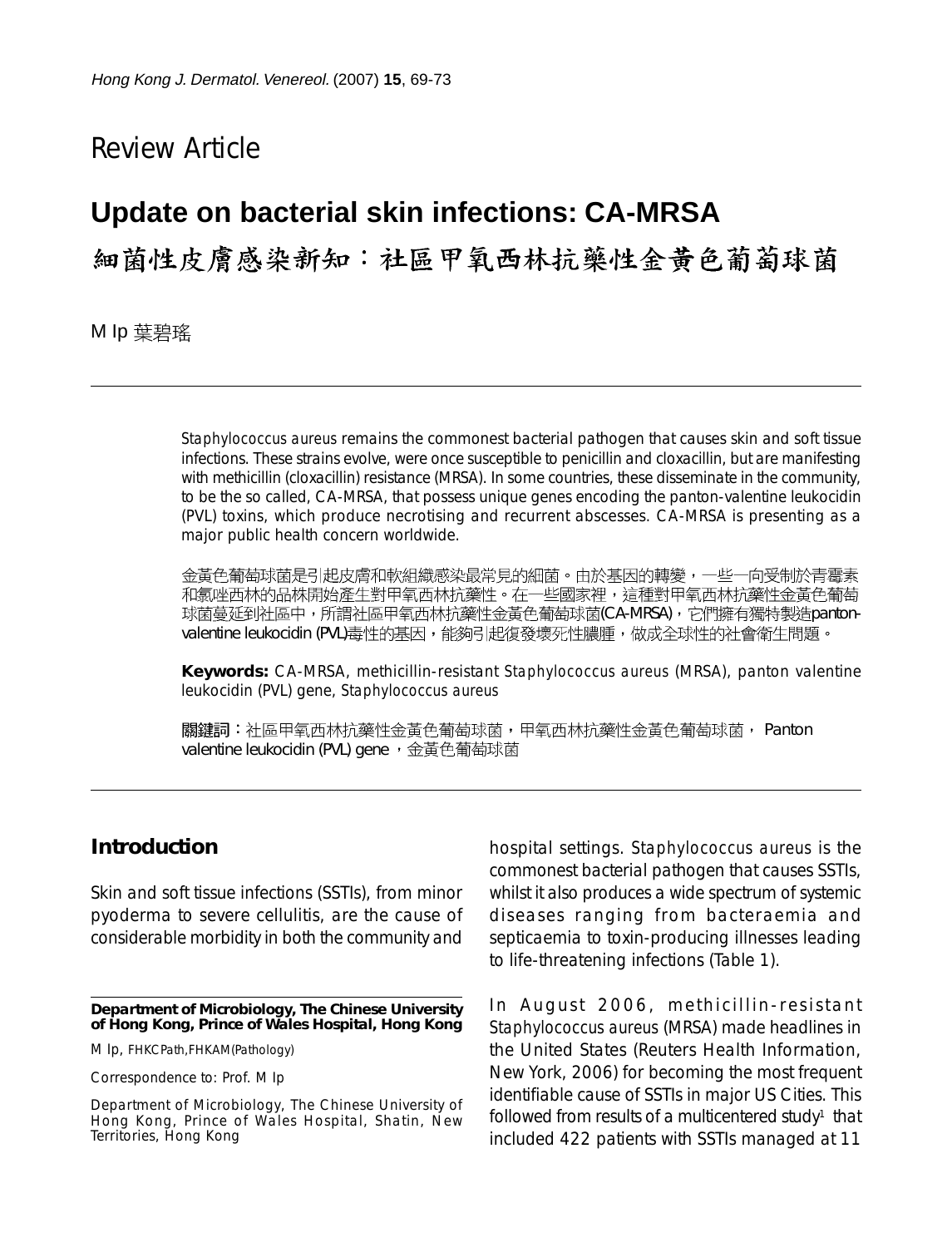#### **Table 1.** Infections caused by *Staphylococcus aureus*

**Skin and Soft Tissue** Impetigo Furunculosis Folliculitis Erysipelas Pyoderma **Cellulitis** Scalded skin syndrome Toxic shock syndrome Necrotising fasciitis Surgical site infections

#### **Other Sites**

Bacteraemia and sepsis Abscesses Osteomyelitis and arthritis Pyomyositis Pneumonia **Endocarditis** Catheter associated infections Infections of prosthetic devices 'Food poisoning'

hospital emergency departments across 11 metropolitan areas across the US. Seventy-six percent of the cases yielded *Staphylococcus aureus*, and of these, 78% (249/320) were due to MRSA. The isolation of MRSA in these emergency departments ranged from 15% in New York to 74% in Kansas City. Characterisation of these MRSA indicated these belonged predominantly to the USA300 strain, a community-acquired MRSA that typically possessed the SCC*mec* type IV and the panton-valentine leukocidin (PVL) toxin gene.2

MRSA first emerged as a nosocomial pathogen (HA-MRSA) and had become endemic in hospitals in many countries in the early 1980s, including Australia, USA, South America and South East Asia. It is prevalent among hospitals in Hong Kong and in the Asia Pacific region.<sup>3,4</sup> HA-MRSA is considered resistant to all β-lactam agents due to modified proteins (PBP2a) on the cell wall that have little affinity to β-lactam antibiotics. These proteins are encoded by the *mec* gene, which is located in a large gene cassette chromosome, the SCC*mec*. HA-MRSA belongs to a number of clonal complexes by molecular characterisation of the SCC*mec* type and the genomic profiles. In Hong Kong, the predominant HA-MRSA clone possess SCC*mec* type III, had multi-locus sequence type (MLST) ST239; and were multidrug-resistant to tetracycline, erythromycin, clindamycin, gentamicin, tobramycin, and ciprofloxacin.5 This MRSA clone had been suggested to be widespread in many countries in SE Asia. This lineage included numerous clones of the British epidemic MRSA (eMRSA1,-4,-7,-9,-11), Brazilian, Portuguese, and Viennese clones.

Worldwide, there are concerns with the emergence of MRSA in the community setting (CA-MRSA).2,6 One of the early reports that drew much attention was of four paediatric deaths due to MRSA necrotising pneumonia in 1997- 99. The children acquired the infection from the community and had no risk factors or previous healthcare contact.<sup>7</sup> Subsequently, there were numerous reports of clusters of CA-MRSA infections in certain populations, including atheletes, prison inmates, children, Native Americans, and military recruits.<sup>8-11</sup> A classical history of 'a spider bite' was suggestive of infection due to CA-MRSA in the clinical presentations.12 Often the lesion begins with small papules, and develop into larger pustules or abscesses with areas of necrosis and surrounding erythema, and be confused with spider bites. Most CA-MRSA cases involve SSTIs, the most frequently being furunculosis and cellulitis.<sup>6</sup>

CA-MRSA infection is defined as one with a diagnosis of MRSA made in the outpatient setting or by a culture positive for MRSA within 48 hours of hospital admission (CDC definition: www.cdc. gov/ncidod/hip/Aresist/ca\_clinician.htm). The patient should not have a medical history of previous MRSA infection / colonisation, or medical history in the past year of hospitalisation;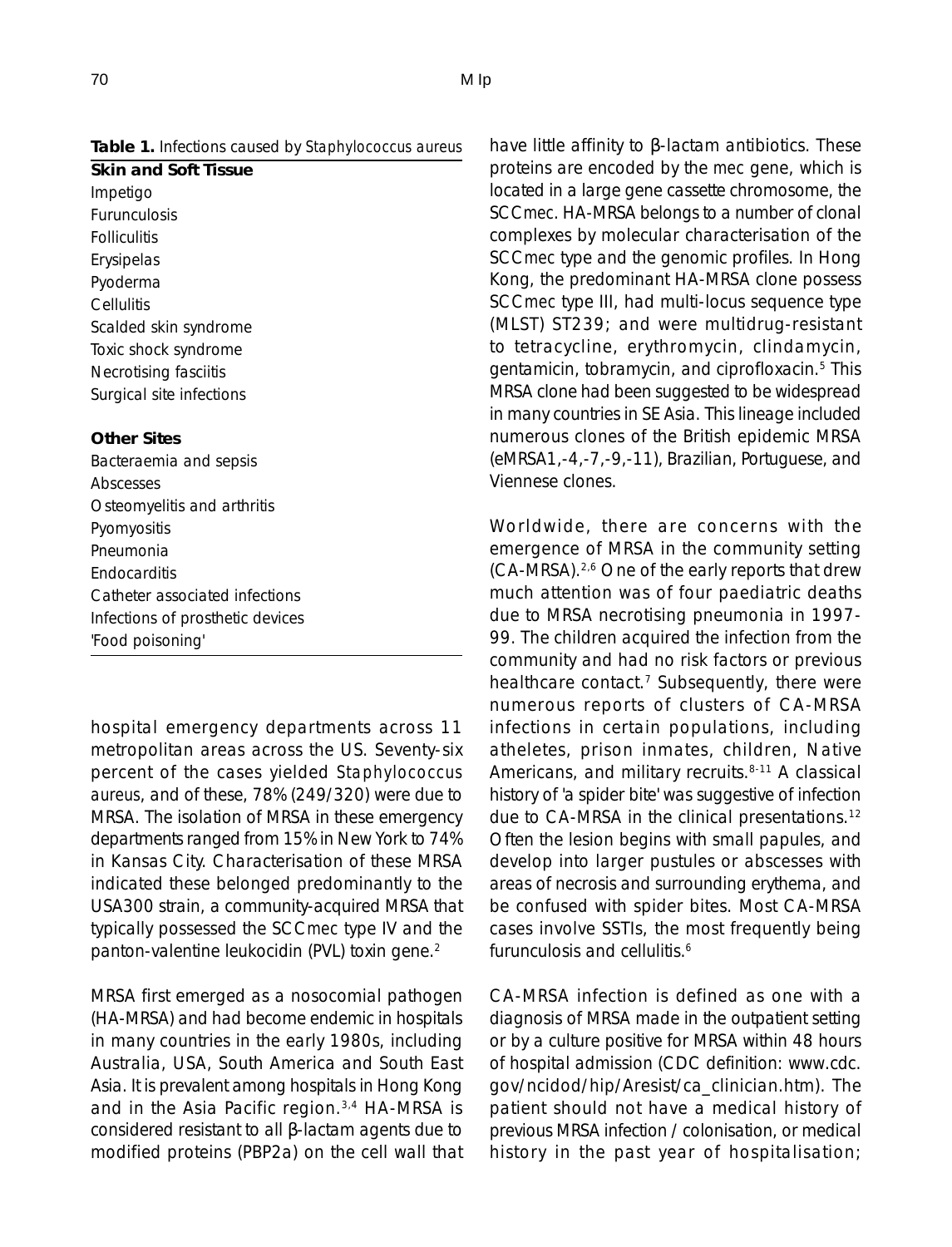admission to a nursing home or institution; dialysis; surgery; permanent indwelling catheters or medical devices. Often, CA-MRSA is found in healthy people with skin infections eg boils/ abscess. Transmission is through close skin-to-skin contact. The CA-MRSA isolates are characterised by two unique genes: the SCCmec type IV or V and the panton-valentine leukocidin (PVL) locus.<sup>2</sup> The strains are typically resistant to oxacillin but tends to be more susceptible to antimicrobial agents outside of the β-lactam class. The characteristerics of HA- and CA-MRSA are listed in Table 2.

In Hong Kong, the first reported case of CA-MRSA infection<sup>13</sup> was in a previously healthy 50 years old male who had a one week history of fever and a carbuncle 4 cm in size in the neck. The patient was managed with incision and drainage of the carbuncle, together with 7 days of treatment with ampicillin and cloxacillin. The culture of the drained pus grew *Staphylococcus aureus* that was resistant to oxacillin but sensitive to gentamicin,

erythromycin, clindamycin, fusidic acid, ciprofloxacin, co-trimoxazole, tetracycline, chloramphenicol, rifampicin and vancomycin. No previous risk factors of MRSA were identified and the case fulfilled the CDC definition. Since then, a series of 25 episodes in 23 patients with CA-MRSA infections was also documented in Hong Kong for the period from January 2004 to December 2005.14 These included 24 episodes of skin and soft tissue infections, and one episode of meningitis. The mean age of these patients was 28.1±21.1 years (range 13 months-91 years) and included 7 children (<16 years) and 16 adults. There was an ethnic association, with 14 Chinese, 3 Filipino, 2 British, 2 Nepalese, 2 Japanese in the series. All, but 4 cases, had no underlying disease. Three children suffer from eczema and 1 patient was known to be a hepatitis B carrier. The commonest clinical presentations were furuncle or carbuncle, followed by perianal abscess, deep-seated thigh infection, infected sebaceous cyst, and a scalp abscess. Fourteen cases had incision and drainage, and no

| <b>HA-MRSA</b>                                                           | <b>CA-MRSA</b>                                                                                                 |  |
|--------------------------------------------------------------------------|----------------------------------------------------------------------------------------------------------------|--|
| Healthcare contact                                                       | No healthcare contact                                                                                          |  |
| Mean age $>50$ years old                                                 | Younger age $<$ 20 years old                                                                                   |  |
| Bacteraemia                                                              | SSTIs, necrotising pneumonia                                                                                   |  |
| Resistant to $\beta$ -lactams                                            | Resistant to $\beta$ -lactams                                                                                  |  |
| Multidrug resistant to<br>erythromycin, clindamycin,<br>fluoroquinolones | Susceptible to other classes,<br>occas resistant to erythromycin, gentamicin,<br>fluoroquinolone, fusidic acid |  |
| SCCmec I, II or III                                                      | SCC mec IV or V                                                                                                |  |
| PVL rare (5%)                                                            | PVL positive (95%)                                                                                             |  |
| Other toxin genes e.g.<br><i>tst, sea, seb, etc.</i>                     | Occas tst                                                                                                      |  |
| Clonal type ST239, 5                                                     | Clonal type ST30, ST80, ST59                                                                                   |  |

**Table 2.** Characteristics of Hospital (HA-) and Community acquired (CA-) MRSA

SSTIs: Skin and soft tissue infections; PVL: panton-valentine leukocidin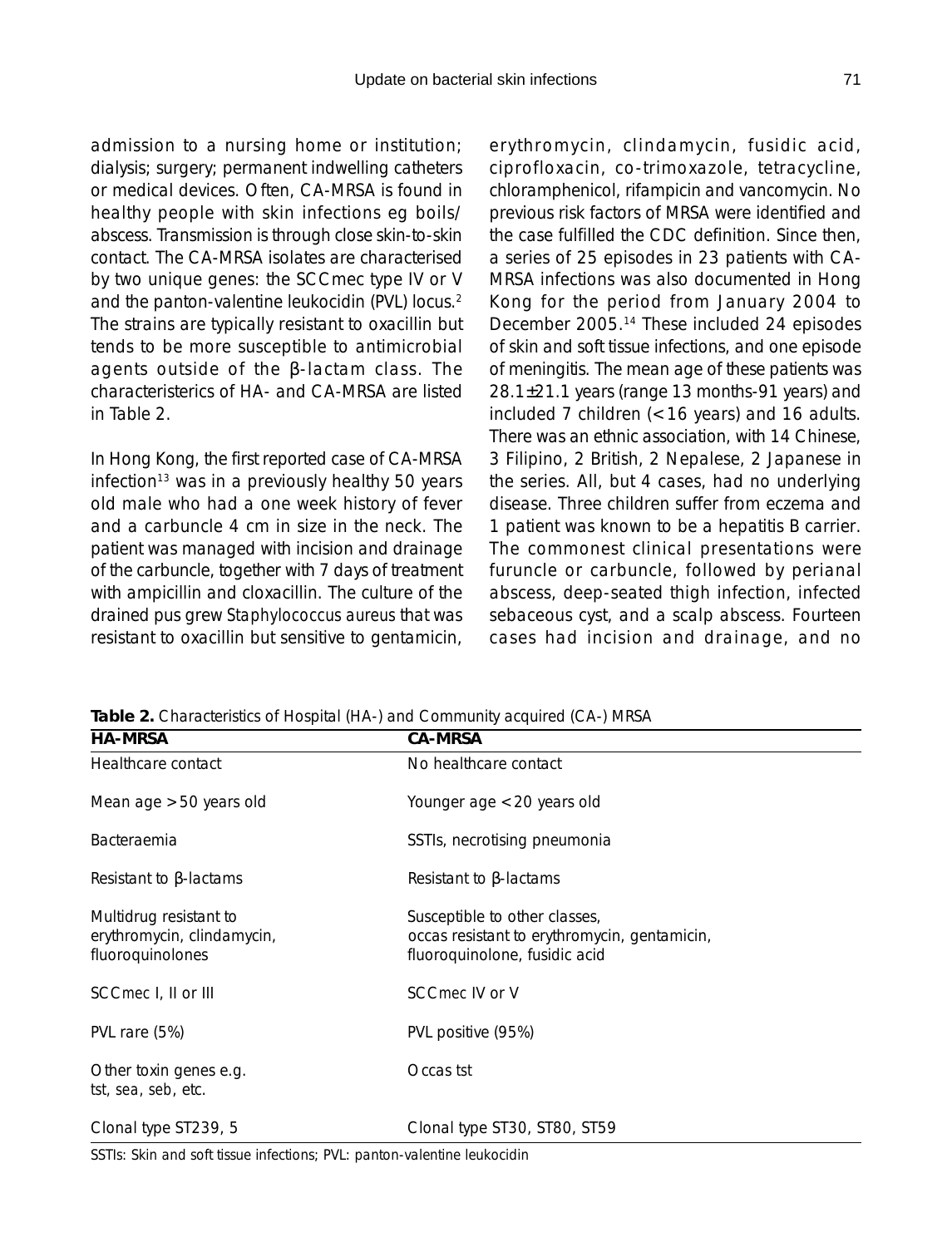antibiotics were given in 4 of the cases. CA-MRSA infection or carriage was present in 13% of the 46 household contacts. The commonest strain type identified represented the ST30, the Southwest Pacific clone of CA-MRSA<sup>2</sup> which was first reported in Australia, New Zealand, and later in Singapore and parts of Europe and United States.

The PVL toxin was first described in 1932. The PVL gene is common among CA-MRSA strains and had been associated with chronic, recurrent soft tissue infections, necrotising pneumonia, fasciitis, and osteomyelitis with multiple abscesses.<sup>6</sup> It is a membrane toxin that targets leukocytes, and causes lysis of white blood cells, dermal necrosis and increases adhesions to matrix proteins, collagen, laminin. The PVL has also been shown to upregulate expression of Protein A that binds to TNF-alpha receptors and mimics a B-cell superantigen. Other virulence factors associated with CA-MRSA have also been documented and listed in Table 3.

**Table 3.** Virulence factors of community-acquired *Staphylococcus aureus*

| <b>Virulence factor</b>                               | Characteristics                      | <b>Clinical syndrome</b>                                                              |
|-------------------------------------------------------|--------------------------------------|---------------------------------------------------------------------------------------|
| Resistance determinants                               |                                      |                                                                                       |
| SCC mec type IV                                       | Resistance to methicillin            |                                                                                       |
| SCC <sub>476</sub>                                    | Resistance to fusidic acid           |                                                                                       |
| Adherence                                             |                                      |                                                                                       |
| Collagen-adhesin protein (CNA)                        | Greater adherence to host tissues    | Epidemic furunculosis,<br>necrotising pneumonia,<br>arthritis, osteomyelitis          |
| Colonisation                                          |                                      |                                                                                       |
| <b>Bacteriocin</b>                                    | Intra- and inter-species competition | Epidemic furunculosis                                                                 |
| Unknown                                               | Greater tolerance to salt            | Epidemic furunculosis                                                                 |
| Superantigens                                         |                                      |                                                                                       |
| Staphylococcal enterotoxins<br>A, B, C, G, H, K, L, O | Activation of T cells                | Epidemic furunculosis,<br>necrotising pneumonia,<br>toxic shock syndrome-like illness |
| <b>Exotoxins</b>                                      |                                      |                                                                                       |
| Staphylococcal exotoxin T                             | Possible defence against immunity    |                                                                                       |
| Pore-forming toxins                                   |                                      |                                                                                       |
| PVL (LukSPV + LukFPV)                                 | Necrosis, oedema                     | Epidemic furunculosis,<br>necrotising pneumonia,                                      |
| $LukE+LukD$                                           | Destruction of intestinal microvilli | Postantibiotic diarrhoea                                                              |
| LukEv+LukDv                                           | <b>Necrosis</b>                      | Epidemic furunculosis,                                                                |
| $\alpha$ -Haemolysin                                  | Necrosis, vascular leakage, shock    | Necrotising pneumonia,<br>bullous impetigo                                            |

#### **Exfoliative toxins**

Exfoliative toxin A and B

Aadapted from Zetola N, Francis JS, Nuermberger EL, Bishai WR. Community-acquired meticillin-resistant *Staphylococcus aureus*: an emerging threat. Lancet Infect Dis 2005;5:275-86.6